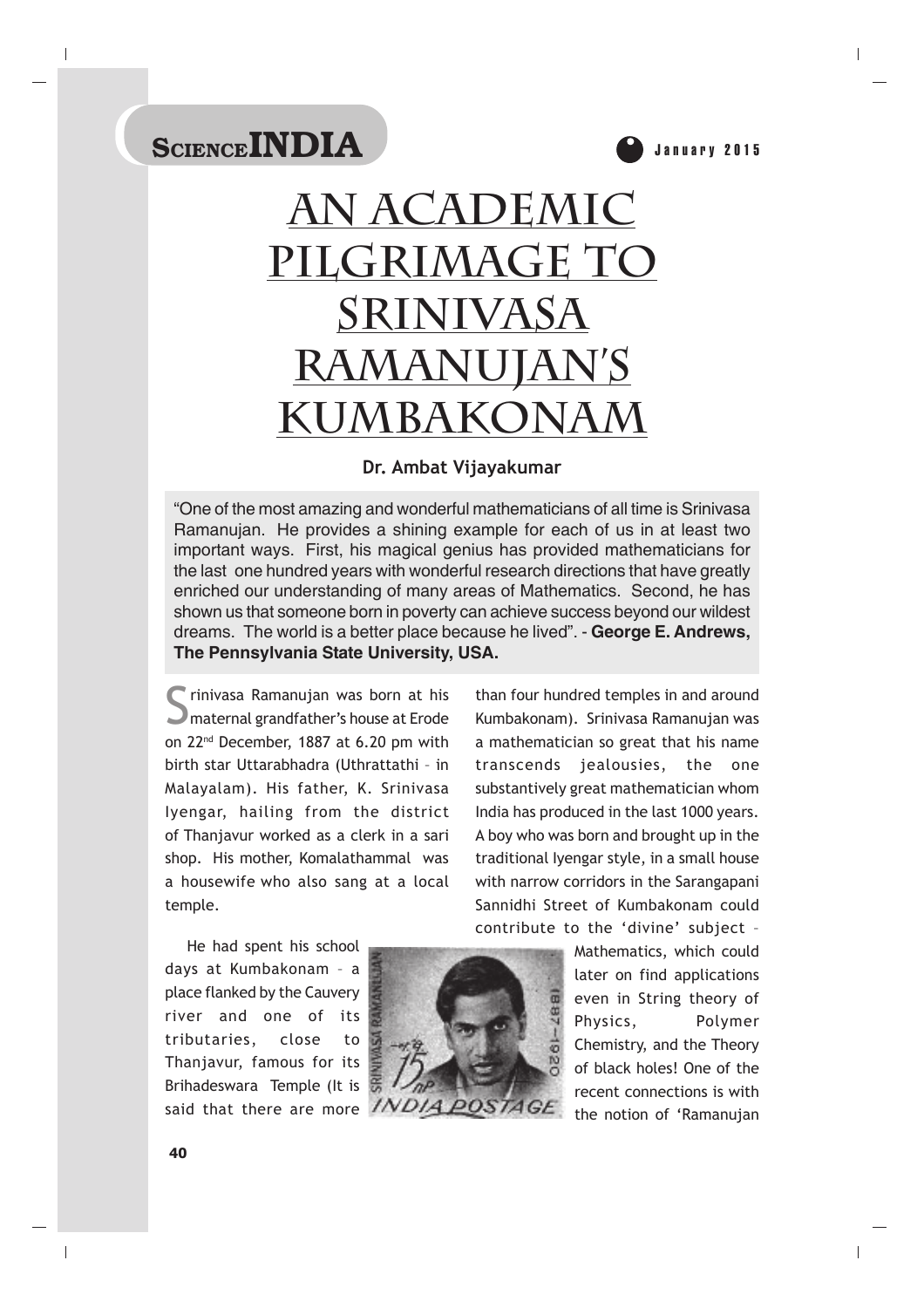# January 2015 **Cance INDIA**

Graphs' which finds its applications in coding theory. This seem to be quite an impossibility, but turned out to be a simple reality.

The author of this article was fortunate to visit his house, Town school where he studied and the 'Ramanujan Museum' of SASTRA University, Srinivasa Ramanujan Campus, Kumbakonam on 28th October, 2014. This article is prompted by the 'electrifying' effect of this academic pilgrimage, that I have been longing for since many years.Volumes have been written on the life and works of Ramanujan from Kumbakonam days to Trinity days. Hence this article is expected to be of different flavor.

During the 125<sup>th</sup> birth year of Ramanujan in 2012, the then Prime Minister Dr. Manmohan Singh announced the decision of Government of India to declare the year 2012 as the National Mathematical Year and 22nd December of

every year as the National Mathematics Day. This was announced in a befitting function held at Chennai in the presence of Robert Kanigel. Prof. M.S. Reghunathan, the then President of the Ramanujan Mathematical Society, Prof. R. Balsubramanian, the Chairman of the National Board for Higher Mathematics and many other luminaries were present. It was also decided to translate the book by Robert Kanigel to all the official languages of India.

I had the opportunity to know more and deeper about the life and works of Srinivasa Ramanujan when last year I was given the responsibility of being the consultant for the translation into Malayalam of the book "The Man Who Knew Infinity" by Robert Kanigel. (Robert Kanigel, a graduate in Mechanical Engineering is a Professor of Science writing at the Massachusetts Institute of Technology). This book so far has been

|  | University of Madras                                      |  |                                                                                     |  |
|--|-----------------------------------------------------------|--|-------------------------------------------------------------------------------------|--|
|  |                                                           |  | CENTIFICATE SEQUIRED UNDER SECTION XII. OF THE ACT OF INCORPORATION.                |  |
|  | FIRST EXAMINATION IN ARTS.                                |  |                                                                                     |  |
|  | I limby certify that Raser any fam S                      |  | attended the James First Arts Class of the Aument a Konsum                          |  |
|  |                                                           |  | College for three-fourths of the number of morking days of the first term of / go 5 |  |
|  | and that his progress and conduct have been satisfactory. |  |                                                                                     |  |
|  | 4 Suly 1905.                                              |  |                                                                                     |  |
|  |                                                           |  |                                                                                     |  |

The First Examination in Arts, FA degree (Intermediate eluded Ramanujan, who failed in 1905 and again in 1907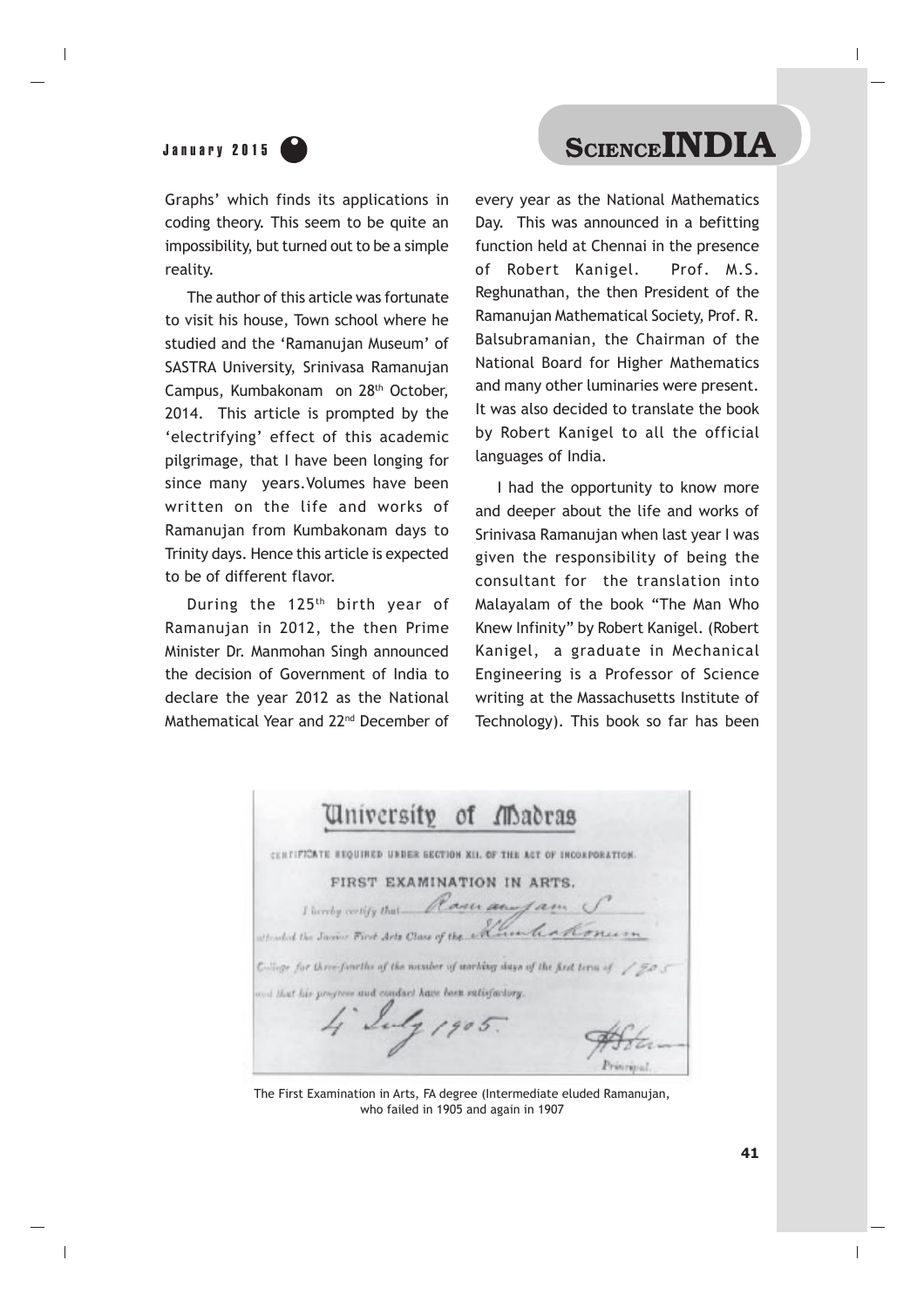



translated into six Indian languages and published by the National Book Trust, including the one in Malayalam "Ananthathe Arinja Aal" published by the Kerala Language Institute. To be frank, I then realized that even a serious college student have only a very little knowledge of the great, unimaginable, contributions of Srinivasa Ramanujan. I also felt that this is mainly due to the lack of proper and timely exposition of his works in the syllabi of courses in Mathematics. Apart from the story of '1729' – the 'taxicab number' that G.H. Hardy, the mentor and collaborator of Srinivasa Ramanujan had narrated and found in the school text

books also, no in-depth study of his various theories is made even in the universities of India.

I could see a copy of his horoscope and most of the earlier correspondence with the authorities of Madras Port Trust, District Collector, the Registrar of Madras University, marklist of FA degree which he failed, photos of his parents, his wife Janaki, letters to Hardy and many other precious and rare documents in the 'Ramanujan Museum' at SASTRA University, Kumbakonam campus. Though the astrologers, his parents and relatives described the horoscope as quite perfect and auspicious, his mother Komalathammal was quite upset as, for the first three years he scarcely spoke. But, after the performance of 'Akshara Abhishekam,' the process of initiating the Goddess of Vidya by writing Tamil alphabets in a thick bed of rice, his dumbness dispelled and started learning most of the Tamil alphabets.



The author of the article at Town High School, Kumbakonam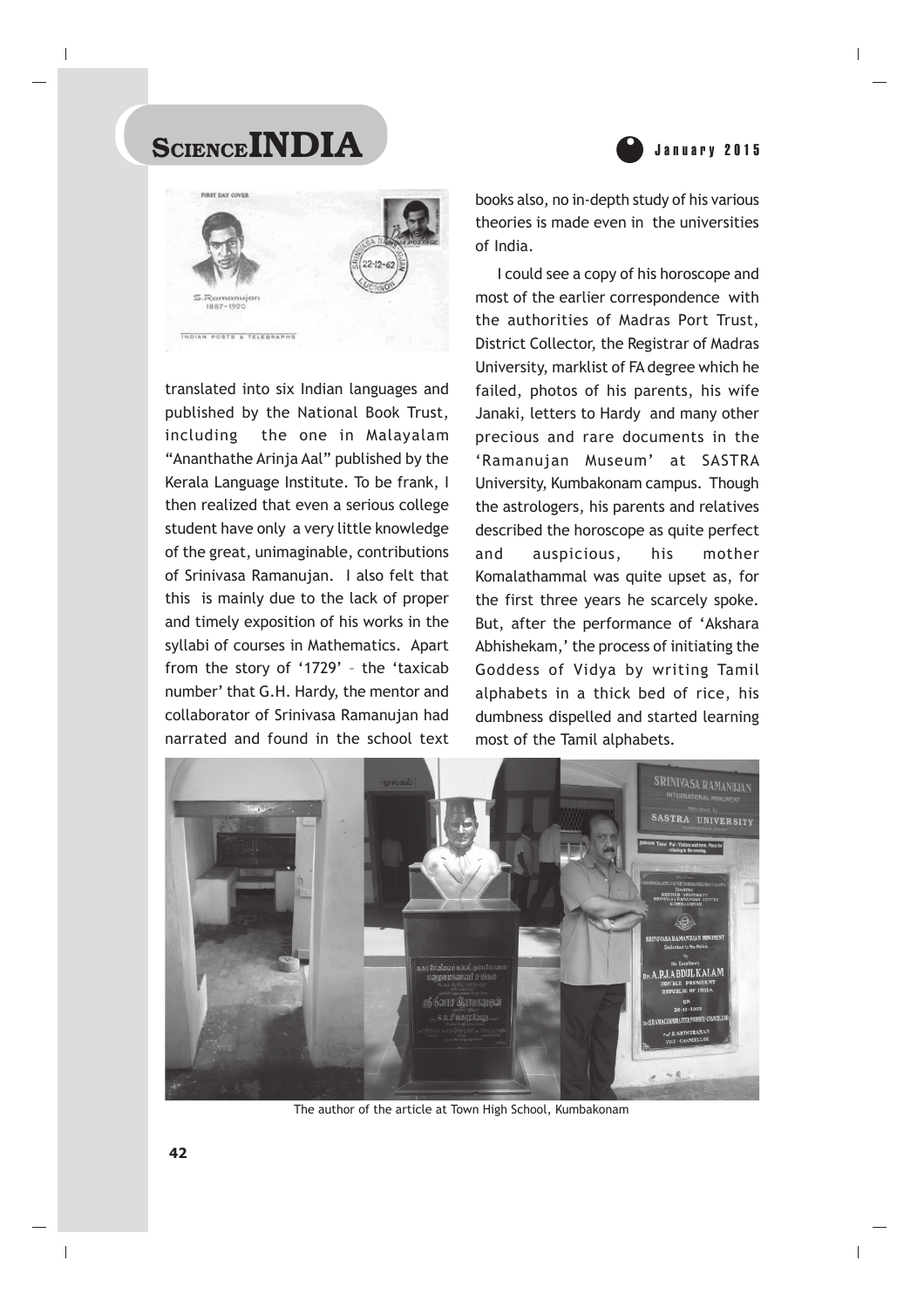### **SRINIVASA RAMANUJAN** THE LOST NOTEBOOK **AND OTHER UNPUBLISHED PAPERS**

Introduction by George E. Andrews



**Narosa Publishing House** New Delhi Madras Bombay

In 1894, Srinivasa Ramanujan joined the Town High School at Kumbakonam. I could visit this school where a bust of Srinivasa Ramanujan is erected in its front yard. One of its class rooms is named as 'Ramanujan Hall' and its library has an enlarged photo of him, with an

appearingly obese face, but actually due to malnutrition. In 1897, he topped the list of successful candidates of the primary examination in the whole district. Interestingly, he was in his school days, quite curious to know the 'highest truth' in Mathematics. Some of his seniors had mentioned to him, the 'Pythagoras Theorem' (The sum of the squares of the sides of a right angled triangle is equal to the square of the hypotenuse) as the highest truth.

C. Rajagopalachari (1878 –1972), popularly called Rajaji was the last Governor-General of India. He was among the first recipients of the 'Bharat Ratna' along with the Nobel Laureate Physicist, C.V. Raman and former President of India Dr. S. Radhakrishnan, in 1954. He became a friend of Ramanujan when he solved in just two minutes the two simultaneous equations in two unknowns, sqrt $(x)$ + y= 7 and sqrt(y)+  $x=11$ , giving the solution as  $x=9$  and  $y=4$ . Such solutions often came

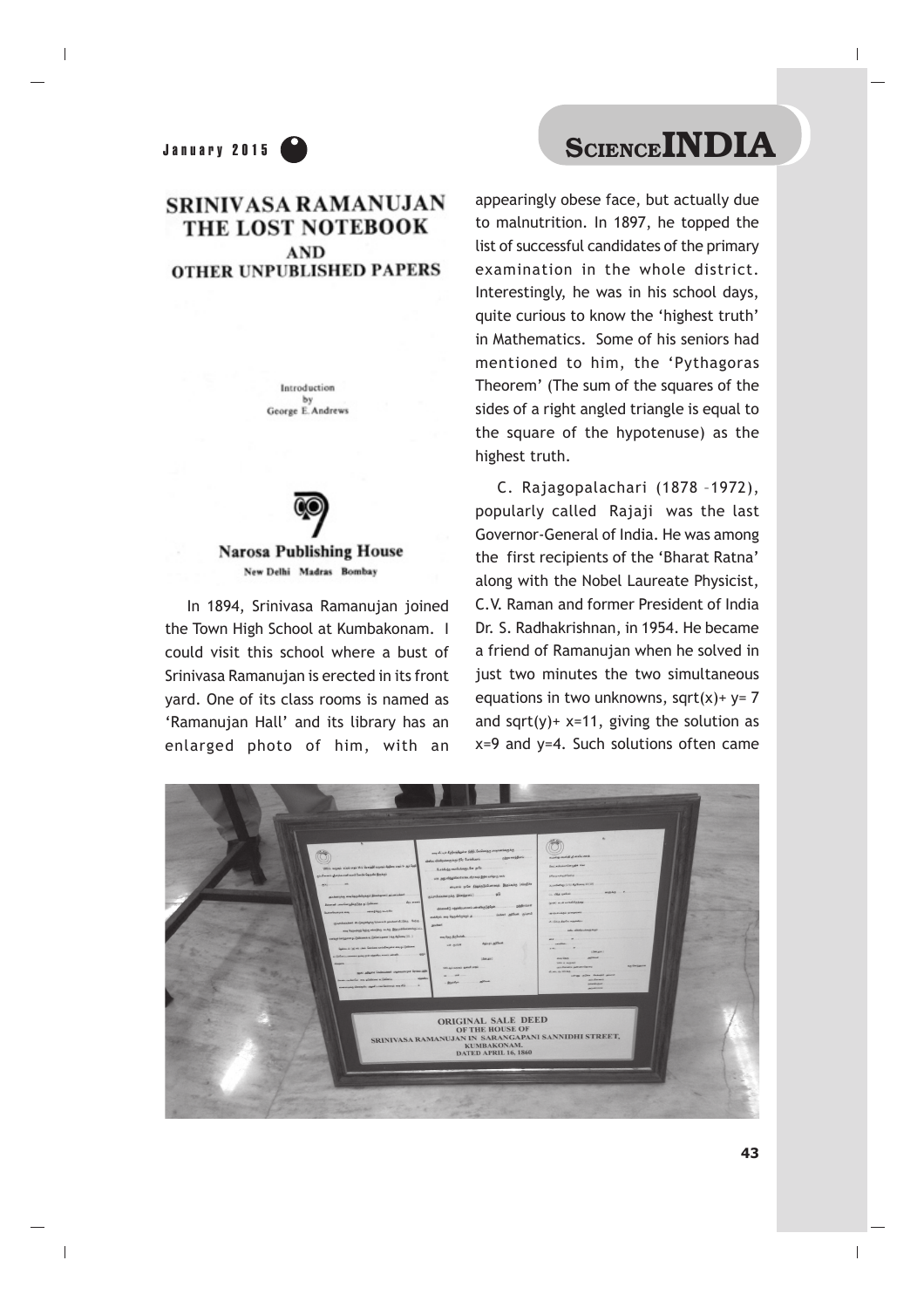

to his mind without the help of books and teachers. Rajaji had grown up in the same town, visited the same temple and studied in the Town High School with Ramanujan.

Another interesting document that I found in the Ramanujan Museum was the original sale deed of his house in Sarangapani Sannidhi Street, dated 16<sup>th</sup> April, 1860. As also, a copy of his famous 4 x 4 magic square. The first row was actually representing his date of birth, 22.12.1887. It had a magic sum of 139, which also has a special property that, it is the sum of the five consecutive primes 19, 23, 29, 31 and 37 (You also could create your own birth day magic square!).

| 22 | 12 | 18 | 87 |
|----|----|----|----|
| 88 | 17 | 09 | 25 |
| 10 | 24 | 89 | 16 |
| 19 | 86 | 23 | 11 |

The journey of Ramanujan by a ship named Nevada on 17th March, 1913 to reach London on 14th April became a historic one. In Cambridge he had the good company of Prasantha Chandra Mahalanobis who later in 1930 founded the Indian Statistical Institute in Kolkata. The collaboration he had with G.H. Hardy, B.M. Wilson and P.V. Seshu Iyer, the President of Indian Mathematical Society during 1932-34 (it is reliably learnt that he was a native of a small village Peruvamba of Palghat District, Kerala) culminated in the awarding of B.A. degree by research by the Cambridge University in 1916 for his outstanding original work on **'**Highly Composite Numbers' which appeared in the Proceedings of the London

Mathematical Society. (A highly composite number(HCN), the term coined by Ramanujan is a positive integer with more divisors than any smaller positive integer. He showed that there are infinitely many such numbers. The integer 24 has 8 factors, 1,2,3,4,6,8,12 and24. But all the composite numbers less than 24, namely 4,6,8,9,10,12,14,15,16,18,20 and 21 have less than 8 factors. Other examples are 4,6,12,36 etc. Ramanujan had listed all HCNs with up to 13 digits and having 10080 factors, while he was in London).

Srinivasa Ramanujan had to spend the first 23 years of his life in acute poverty. So, when the Trinity College offered him a fellowship of 250 pounds per year, he was quite embarrassed and worried. He even asked G.H. Hardy, "How do I deserve it?" ! The words of Pandit Jawaharlal Nehru in the book 'Discovery of India' on the plight of Ramanujan is worth mentioning. "Ramanujan's brief life and death are symbolic of conditions in India. Of our millions how few get any education at all; how many live on the verge of starvation".

Incidentally, a renowned Mathematician Terence Tao of University of California, Los Anjeles, USA, a Fields Medalist, a Fellow of Royal Society, London, and a recipient of the Break through Prize in Mathematics-2014 in his article 'Mathematical Perspectives' (Bulletin of American Mathematical Society, 44, 2007) has mentioned some personal thoughts and opinions on what 'good quality mathematics' is. He says that there are many different types of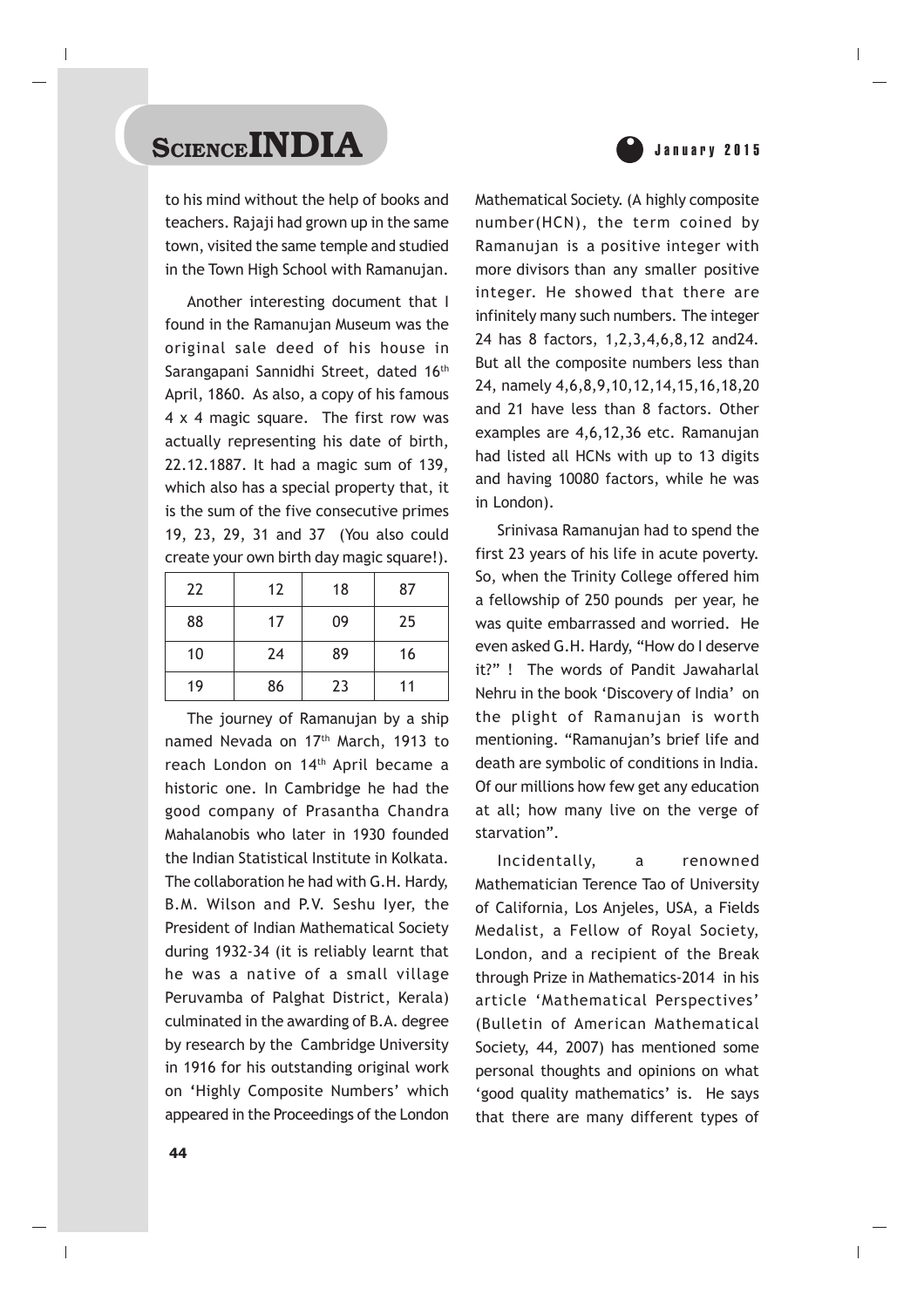January 2015 **CLENCEINDIA** 

Mathematics which could be designated as 'good' and could refer to. For example good math discovery where in the revelation of an unexpected and intriguing new mathematical phenomenon, connection or counter example is provided, good meta-mathematics dealing with advances in foundations, philosophy, history, scholarship or practice of math. In this list, he puts the amazing identities of Ramanujan as 'Beautiful Mathematics' which are easy and pretty to state but not to prove.

Various results, such as a closed formula for the number of partitions P(n) of an integer is indicative of his great intuition (The partition of an integer 'n' is a division of 'n' into any number of positive integral parts. For eg.  $4 = 3 + 1 =$  $2+2 = 2+1+1 = 1+1+1+1$ . In symbols, we write it as  $P(4)=5$ . Nothing much was known about the function P(n) called the 'partition function'. Ramanujan's prediction that P(14031), which is a huge number with 127 digits, would be divisible by 114, turned out to be true !).

Another number theorist, Prof. Ken Ono of Emory University, USA remarks (Scientific American, May 2014) that Ramanujan had noticed that every 5th partition number is divisible by 5 and every 7<sup>th</sup> partition number starting with P(5) is divisible by 7 etc. Along with Prof. J. Bruinier of Technical University of Darmstadt, Germany, Ono has recently constructed a formula for computing large partition numbers quickly and exactly. Ken Ono calls this calculator as "the ORACLE". It could be used to study 'elliptic curves', an important notion used by modern

cryptographers. Cryptography is popularly known as the Science of Secrecy. Ono's work also has unveiled one of the Ramanujan's mathematical legacy, namely the Mock theta functions and modular forms.

He attributed all his abilities to the blessings of the Goddess of Namakkal near his home village and his usual answer as to how he could derive all the formulae and prove theorems - 'It came to my mind, Sir', suffices to testify and justify his unique position in the world of Mathematics, comparable even to that of the great Swiss Mathematician Leonhard Euler(1707-1784) and Carl Gustav Jacob Jacobi (1804 –1851).

At the suggestion of Prof. K. Chandrasekharan of TIFR and the visionary scientist Homi J. Bhabha – the then Director of TIFR, the Tata Trust brought out a photostat edition of the three 'note books' recovered from Trinity College in 1957. Profs. George Andrews (of Penn State University, USA, a very good friend of mine who had visited CUSAT in 1981), Richard Askey (University of Wisconsin-Madison, USA) and Bruce C. Berndt (University of Illinois, USA) had edited many works of Ramanujan and compiled it as the 'Lost Note Books'.

During his five year stay in Cambridge, Ramanujan published 21 research papers containing theorems on definite integral, modular equations, Riemann's zeta function, infinite series, summation of series, analytic number theory, asymptotic formulae, modular functions, partitions and combinatorial analysis. His